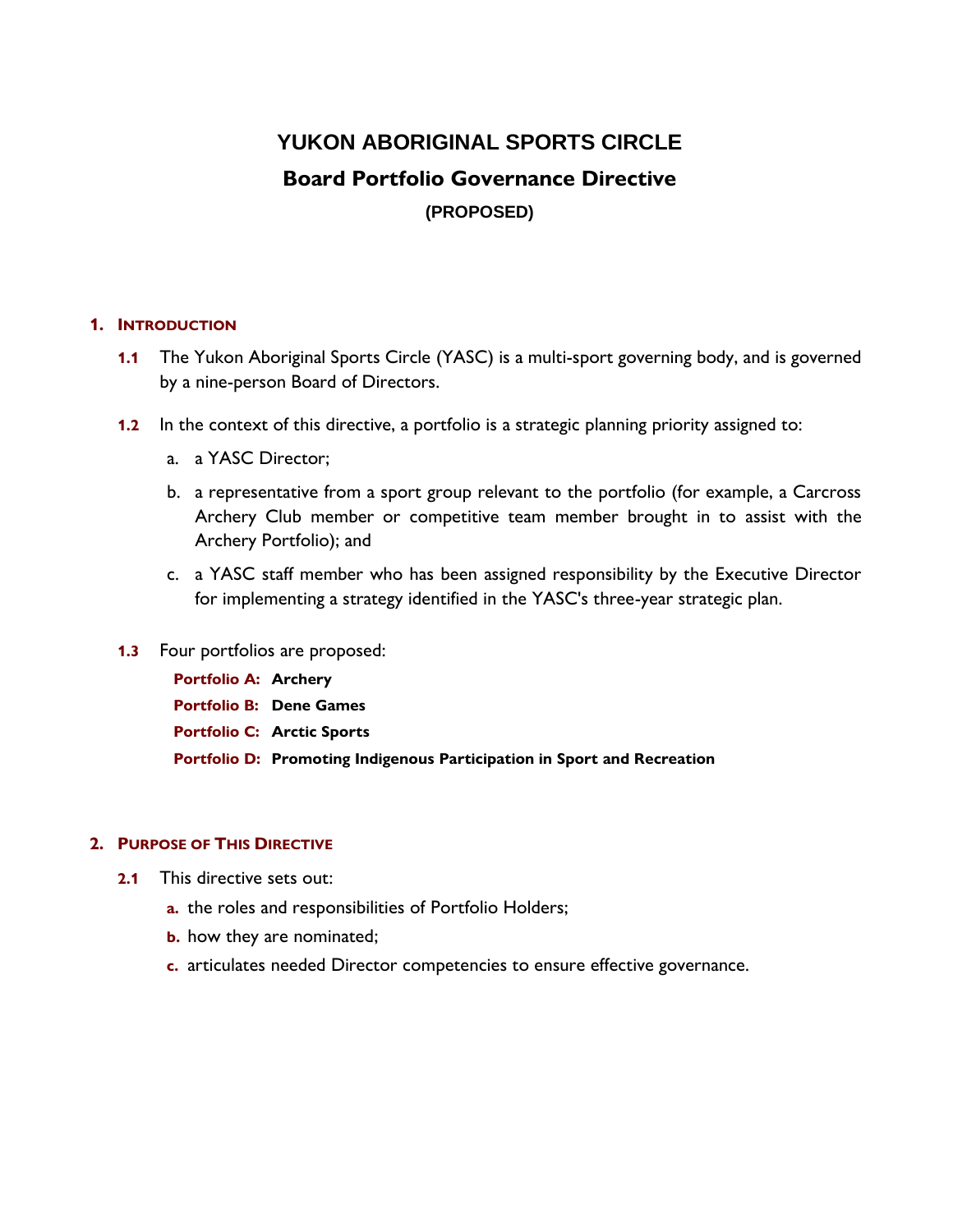#### **3. PURPOSES OF PORTFOLIO GOVERNANCE**

- **3.1** The purposes of a portfolio approach to governance include:
	- **a.** to better support the effective implementation of strategies contained in the YASC's three-year strategic plan;
	- **b.** to ensure Administration has the strategic support and direction it needs to facilitate operational decision-making;
	- **c.** to ensure that implementation of the YASC's four strategic themes is supported by a member (coach, board member, former athlete, etc.) of a related sports organization; and
	- **d.** to ensure that the YASC is effectively represented at local, regional and national sports bodies, conferences, competitions and events.

## **4. ACCOUNTABILITY AND DECISION-MAKING**

.

- **4.1** The portfolio approach is not intended to replace the normal, collective functions of the Board of Directors and Executive. Further, no portfolio has decision-making authority that would supersede in any way the decision-making authority of the Board of Directors.
- **4.2** For greater clarity, Portfolio holders may only make decisions that are operational in nature or have limited budget impact. All other decisions must be brought to and made by the Board of Directors or the Executive Director, in accordance with normal decision-making rules and procedures. This ensures that the Board considers the broader ramifications of proposed recommendations.
- **4.3** The roles, responsibilities and accountabilities of the Executive Director are not affected in any way under the portfolio approach.

#### **5. ROLES & RESPONSIBILITIES OF PORTFOLIO HOLDERS**

- **5.1** Specific responsibilities of Portfolio holders include, but are not limited to:
	- **a.** providing ongoing and as-needed advice, direction and support to staff in implementing YASC's three-year strategic plan;
	- **b.** representing the interests of the YASC at local, regional and national sports bodies, conferences, competitions and events;
	- **c.** recommending to the Board needed policies and other supports to ensure effective implementation of strategic initiatives;
	- **d.** identifying, addressing or bringing forward to the Board potential risks to YASC's ability to implement strategic initiatives;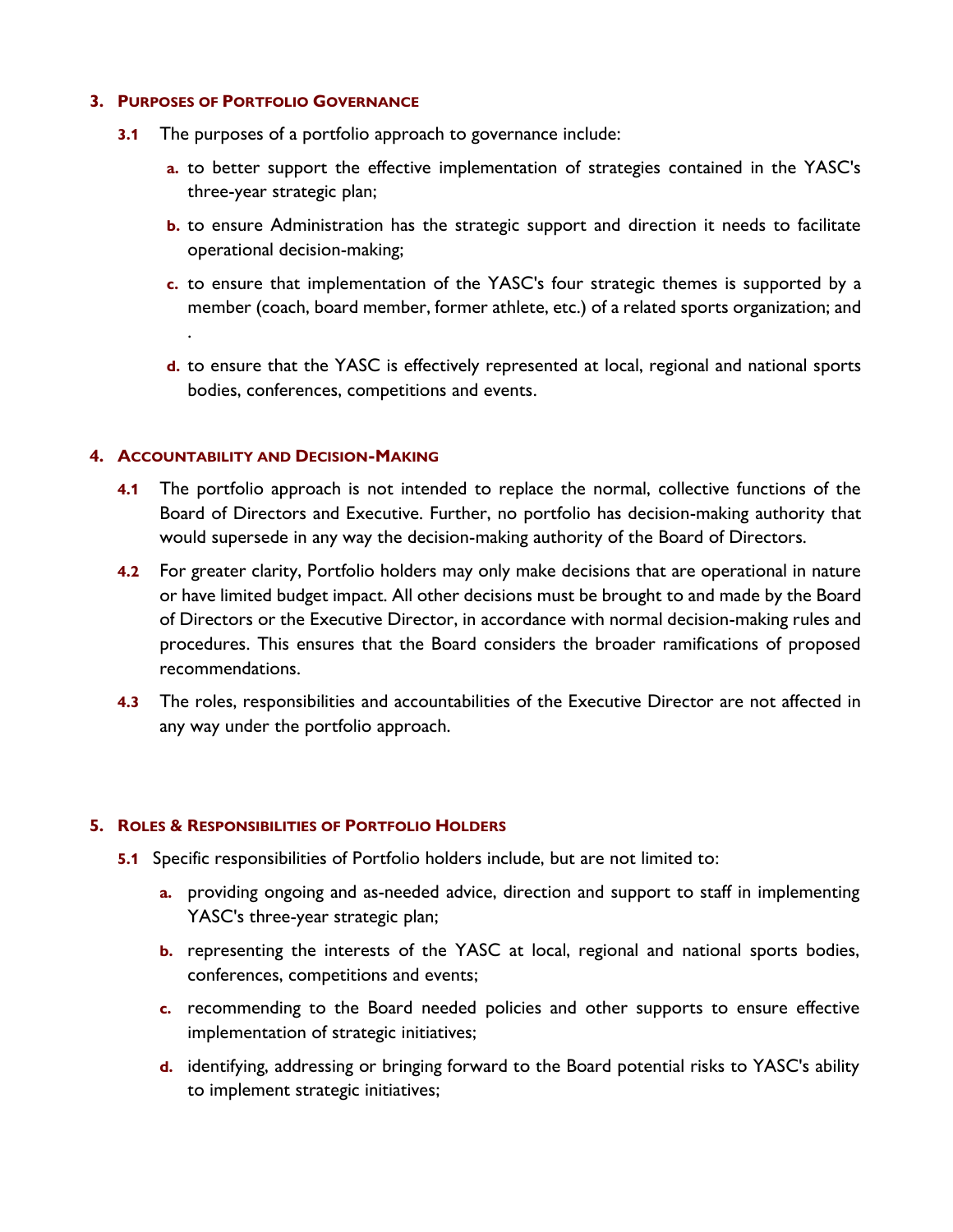- **e.** understanding and bringing forward the interests and perspectives of the community, including government, other sports organizations, and athletes and their families;
- **f.** representing and advancing the values, reputation and interests of the YASC;
- **g.** communicating and promoting the YASC's mission and programs to the broader community;
- **h.** conducting themselves in a manner consistent with YASC's conflict of interest and code of conduct directives (to be drafted at a later date); and
- **i.** bringing forward new ideas, perspectives and opportunities typically in the form of recommendations – for the Board's consideration.

## **6. PORTFOLIO COMPOSITION**

- **6.1** Each portfolio comprises:
	- **a.** a YASC Board member;
	- **b.** a representative from a sport group relevant to the portfolio (for example, a Carcross Archery Club member or competitive team member brought in to assist with the Archery Portfolio); and
	- **c.** a YASC staff member(s) who has been assigned responsibility by the Executive Director for implementing a strategy identified in the YASC's three-year strategic plan.
- **6.2** The President and Executive Director may attend any meeting of a portfolio.

# **7. PORTFOLIO APPOINTMENTS AND HONORARIA**

- **7.1** Portfolio holders are appointed by the Board of Directors.
- **7.2** The Portfolio holder who is representing a sport organization will be appointed based on the recommendation of the Board of that organization.
- **7.3** Portfolio holders may be provided remuneration in the form of honoraria for attending portfolio meetings, in accordance with Board policy.

# **8. LENGTH OF PORTFOLIO TERM**

**8.1** Portfolio holders are appointed to two-year terms. These terms may be extended at the discretion of the Board of Directors.